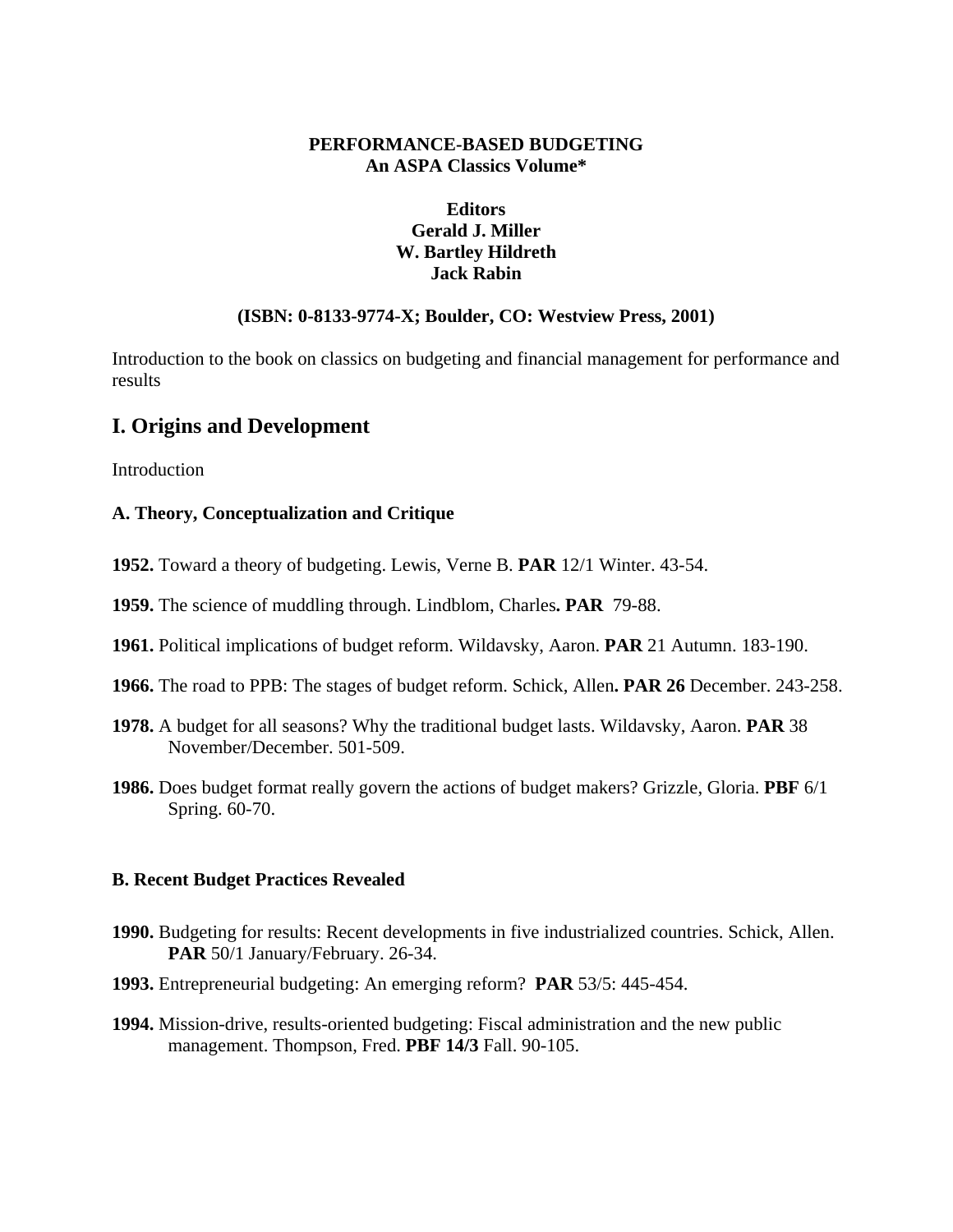### **C. Evaluation of budgeting for performance**

- **1987.** Budgeting and productivity in state government: Not integrated but friendly. Lauth, Thomas P. **PPMR** 41 Spring. 21-32.
- **1987.** Linking performance to funding decisions: What is the budgeter's role? Grizzle, Gloria. **PPMR** 41 Spring. 33-44.
- **1987.** Management through budgetary incentives. Klay, William Earle. **PPMR 41** Spring. 59-71.

# **II. Performance Based Budgeting**

**Introduction** 

## **A. Strategy**

- **1985**. Strategic planning in state and local governments. Denhardt, Robert B. **SLGR** 17. 174-179.
- **1987**. Strategy, values and productivity. Miller, Gerald J., Jack Rabin and W. Bartley Hildreth. **PPMR** 43 Fall 81-96.
- **1995**. Strategy for public and third-sector organizations. Nutt, Paul C. And Robert W. Backoff. **JPART** 5/2 April. 189-211.
- **1999**. Strategic management in the public sector: Concepts, models, and processes. Poister, Theodore H. And Gregory D. Streib. **PPMR** 22/3 March. 308-325.

### **B. Performance Management**

- **1983**. Applying professional disclosure standards to productivity financial analyses. Hildreth, W. Bartley. **PPMR** 7/3 September. 269-287.
- **1983**. Designing appropriate control mechanisms for managing performance in the federal sector. Burstein, Carolyn. **PAQ** 7/2 Summer. 183-198.
- **1983**. Integrating evaluation and budgeting. Havens, Harry S. **PBF** 3/2 Summer. 102-113.
- **1985**. Performance measures for budget justifications: Developing a selection strategy. Grizzle, Gloria A. **PPMR** 9/4. 328-341.
- **1991**. Analyzing the contracting-out of government services: Relevant cost-benefit